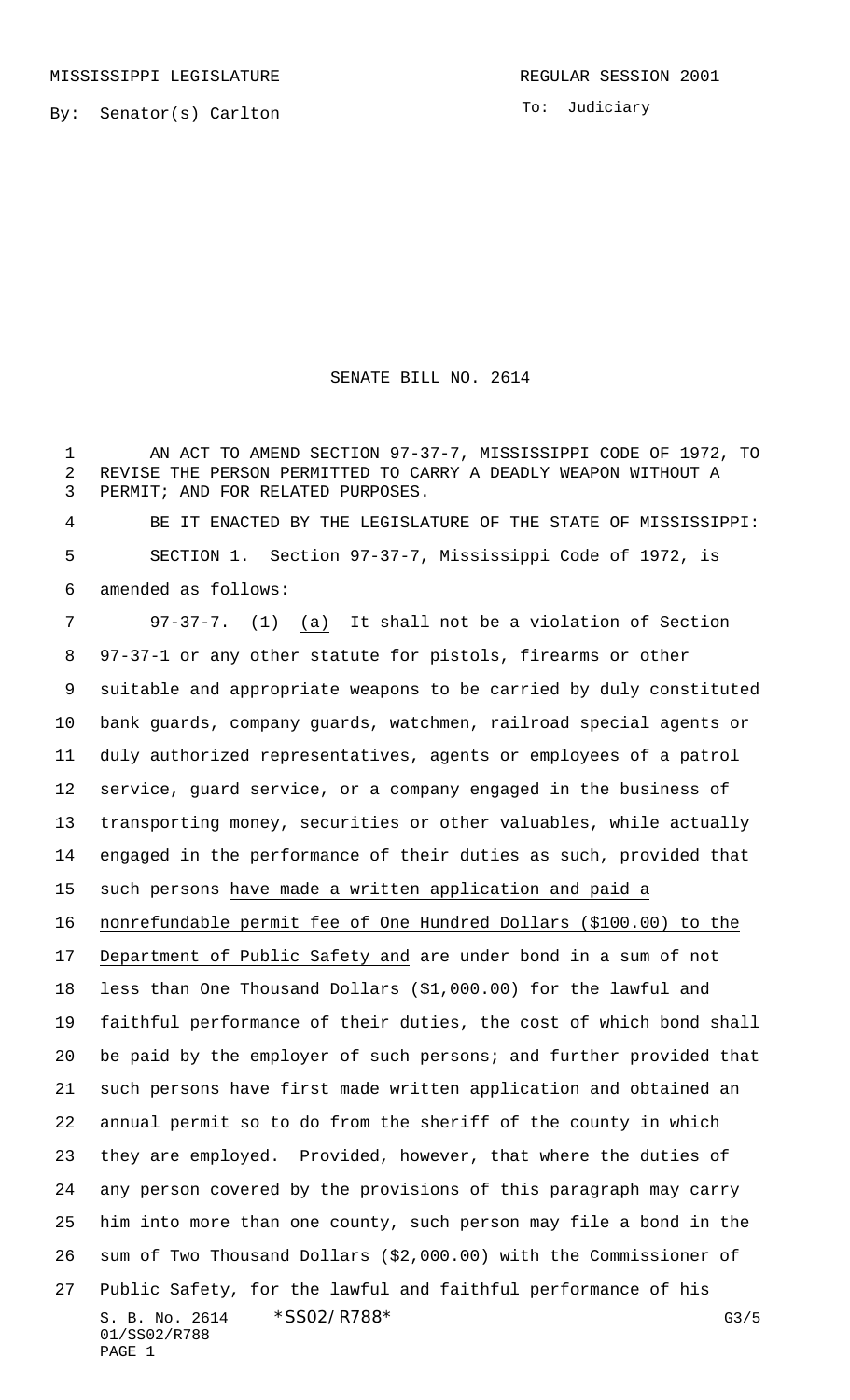duties, the cost of the bond shall be paid by the employer of such person, and provided further that such person has first made written application with and obtained a permit so to do from the Commissioner of Public Safety, and said permit shall be valid as a statewide permit. Proof of renewal of the bond shall be submitted to the department every four (4) years.

S. B. No. 2614 \*SS02/R788\* 01/SS02/R788 PAGE 2 (b) No such permit shall be issued to any person who has ever been convicted of a felony under the laws of this or any other state or of the United States. In order to determine a person's eligibility for a permit, the person shall be fingerprinted. If no disqualifying record is identified at the state level, the fingerprints shall be forwarded by the Department of Public Safety to the Federal Bureau of Investigation for a national criminal history record check. The department is hereby authorized to charge a fee which shall include the amounts required by the Federal Bureau of Investigation and the department for the national and state criminal history record checks and any necessary costs incurred by the department for the handling and administration of the criminal history background checks. A renewal fee of Fifty Dollars (\$50.00) and a replacement fee of Fifteen Dollars (\$15.00) shall be charged by the department. Renewal of the permit shall be required every four (4) years. (2) It shall further not be a violation of this or any other statute for pistols, firearms or other suitable and appropriate weapons to be carried by Department of Wildlife, Fisheries and Parks law enforcement officers, investigators employed by the Attorney General, criminal investigators employed by the district attorneys, investigators or probation officers employed by the Department of Corrections, employees of the State Auditor who are authorized by the State Auditor to perform investigative functions, or any deputy fire marshal or investigator employed by the State Fire Marshal, while engaged in the performance of their duties as such, or by fraud investigators with the Department of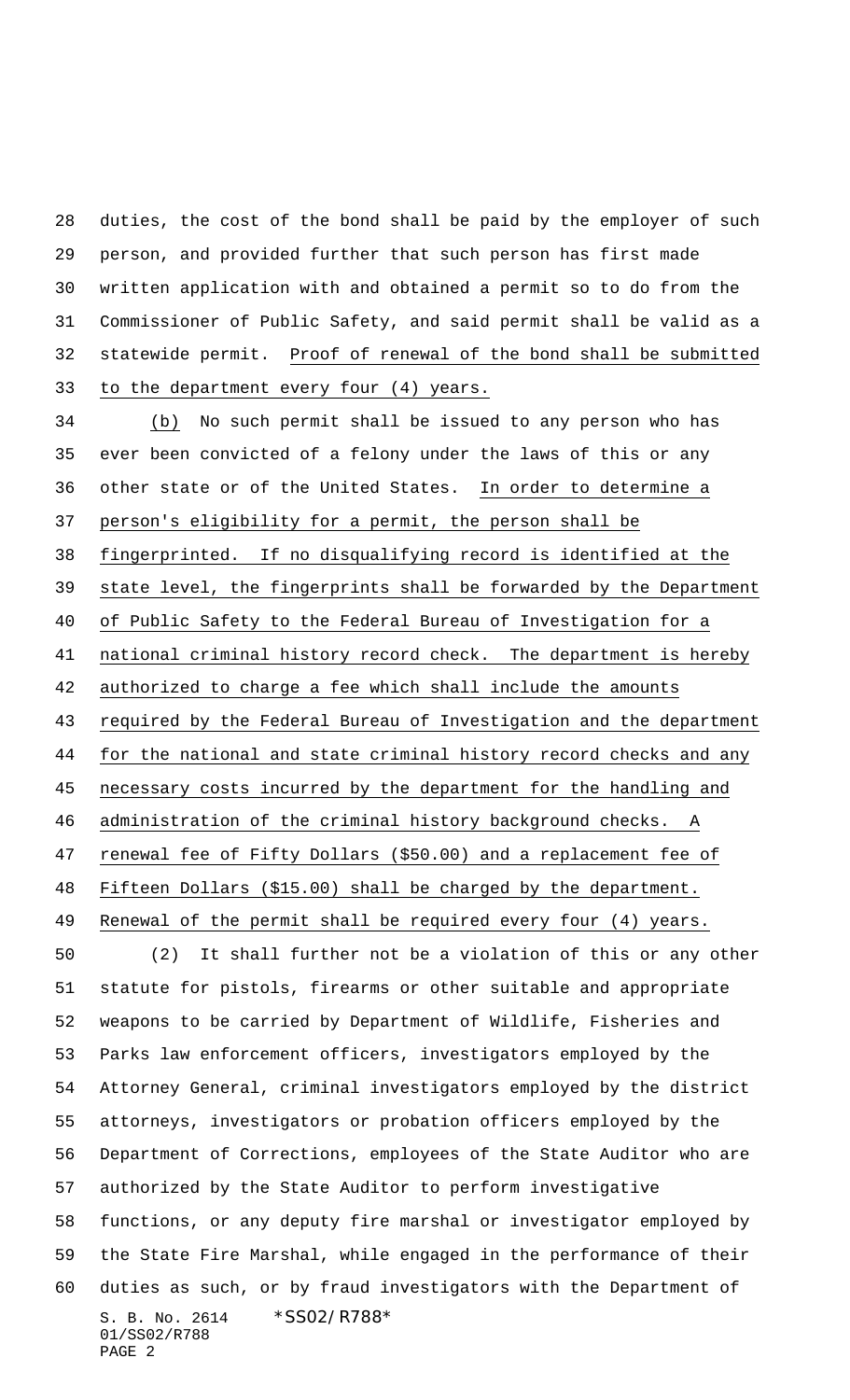Human Services, or by judges of the Mississippi Supreme Court, Court of Appeals, circuit, chancery, county and municipal courts. Before any person shall be authorized under this subsection to carry a weapon, he shall complete a weapons training course approved by the Board of Law Enforcement Officer Standards and Training. Before any criminal investigator employed by a district attorney shall be authorized under this section to carry a pistol, firearm or other weapon, he shall have complied with Section 45-6-11 or any training program required for employment as an agent of the Federal Bureau of Investigation. A law enforcement officer, as defined in Section 45-6-3, shall be authorized to carry weapons in courthouses in performance of his official duties. This section shall in no way interfere with the right of a trial judge to restrict the carrying of firearms in the courtroom.

 (3) It shall not be a violation of this or any other statute for pistols, firearms or other suitable and appropriate weapons, to be carried by any out-of-state, full-time commissioned law enforcement officer who holds a valid commission card from the appropriate out-of-state law enforcement agency and a photo identification. The provisions of this subsection shall only apply if the state where the out-of-state officer is employed has entered into a reciprocity agreement with the state that allows full-time commissioned law enforcement officers in Mississippi to lawfully carry or possess a weapon in such other states. The Commissioner of Public Safety is authorized to enter into reciprocal agreements with other states to carry out the provisions of this subsection.

S. B. No. 2614 \* SS02/R788\* 01/SS02/R788 PAGE 3 (4) All fees collected by the Department of Public Safety pursuant to this section shall be deposited into a special fund hereby created in the State Treasury and shall be used for the 92 implementation and administration of this section. After the 93 close of each fiscal year, the balance in this fund shall be